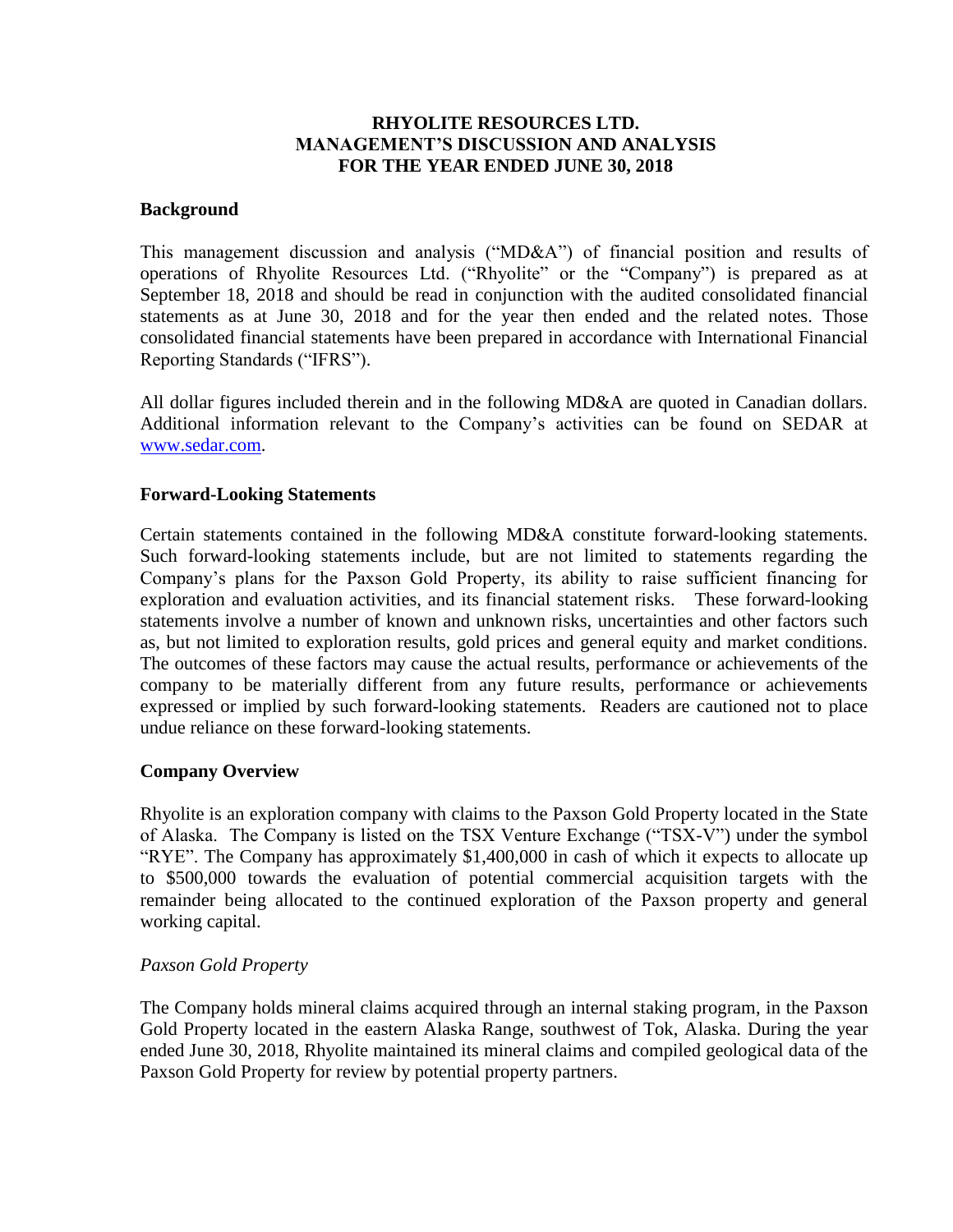In recent years, the Company has not undertaken significant exploration of the Paxson Gold Property except for claim and permitting maintenance, as well as basic geological work. To fund the next phase of the exploration of this property, the Company seeks an operating partner.

Exploration data has been reviewed, verified and compiled by Richard A. Graham, P. Geol., a director of Rhyolite, who is a "qualified person" for the purpose of National Instrument 43-101, Standards of Disclosure for Mineral Projects.

| As at June 30,                      | 2018       | 2017      | 2016    |
|-------------------------------------|------------|-----------|---------|
|                                     | \$         |           | \$      |
| Total assets                        | 1,496,596  | 1,592,010 | 308,071 |
| Total long-term liabilities         |            |           |         |
|                                     |            |           |         |
| For the year ended June 30,         | 2018       | 2017      | 2016    |
|                                     | \$         |           | \$      |
| <b>Exploration</b> expenses         | 11,464     | 39,621    | 5,229   |
| General and administrative expenses | 64,706     | 84,838    | 300,937 |
| Net loss for the year               | 76,170     | 124,459   | 306,166 |
| Basic and diluted loss per share    | (0.00)     | (0.00)    | (0.01)  |
| Dividends per share                 | <b>Nil</b> | Nil       | Nil     |

# **Selected Annual Information**

#### *Financial Review*

Rhyolite is a resource development and production company without operating revenues. It is the Company's accounting policy to expense exploration and development expenditures incurred prior to the determination of the feasibility of mining operations. Mineral property acquisition costs, which include option payments, are capitalized as exploration and evaluation assets.

General and administrative expenses are typically incurred for management services and office facilities, accounting and legal services, transfer agent, listing and filing fees, and other costs required as a publicly-traded company. In the year ended June 30, 2016, the Company also incurred expenses for salaries, consulting, travel and additional office overhead in connection with the unsuccessful pursuit of oil and gas assets. This initiative was terminated in the year ended June 30, 2016, resulting in a decrease in general and administrative expenses and net losses for the years ended June 30, 2018 and 2017.

Net assets as at June 30, 2018 and 2017 were higher than those as at June 30, 2016 as a result of a brokered private placement of common shares in March 2017.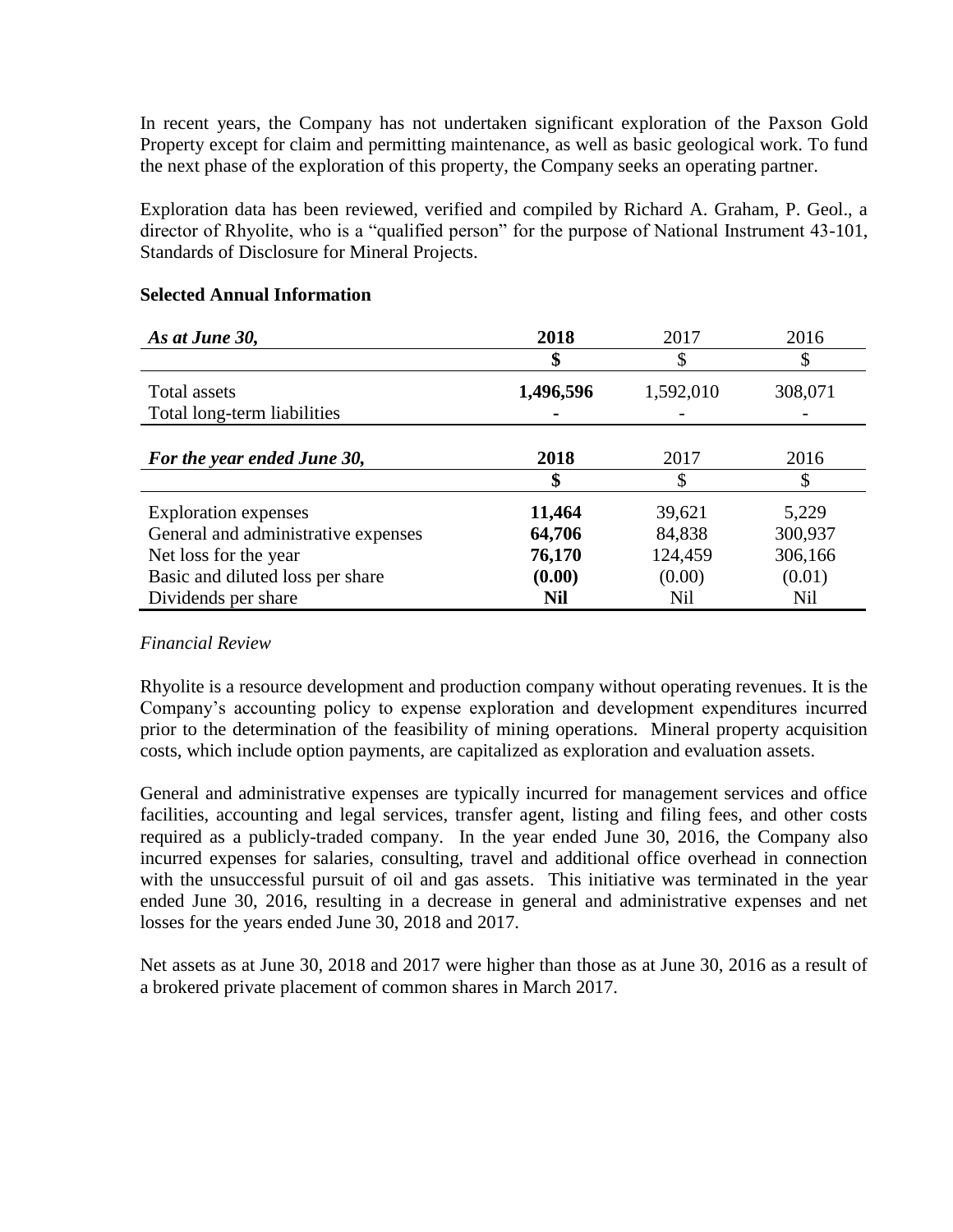# **Results of Operations including Fourth Quarter Results**

|                                         | Three Months Ended<br><b>June 30,</b> |         | <b>Year Ended</b><br><b>June 30,</b> |         |
|-----------------------------------------|---------------------------------------|---------|--------------------------------------|---------|
|                                         | 2018                                  | 2017    | 2018                                 | 2017    |
|                                         | \$                                    | \$      | \$                                   | \$      |
| <b>Exploration</b> expenses             |                                       | 30,029  | 11,464                               | 39,621  |
| General and administrative expenses:    |                                       |         |                                      |         |
| Office administration and facilities    | 12,000                                | 12,000  | 48,000                               | 48,000  |
| Transfer agent, listing and filing fees | 2,167                                 | 581     | 15,286                               | 14,344  |
| Accounting and legal services           | 12,354                                | 12,346  | 14,169                               | 16,633  |
| Shareholder information                 | 797                                   | 180     | 1,426                                | 2,492   |
| Office supplies and services            | (300)                                 | 514     | 1,326                                | 1,756   |
| Foreign exchange (gain) loss            | (1)                                   | 350     | 352                                  | 350     |
| Interest income                         | (4,549)                               | (1,971) | (15, 853)                            | (2,937) |
| Consulting                              |                                       | 4,200   |                                      | 4,200   |
| Loss for the period                     | 22,468                                | 58,229  | 76,170                               | 124,459 |
| Basic and diluted loss per share        | 0.00                                  | 0.00    | 0.00                                 | 0.00    |

The following table sets forth selected data for the periods indicated:

## *Year ended June 30, 2018*

The Company reported a loss of \$76,170 for the year ended June 30, 2018, compared with a loss of \$124,459 for the year ended June 30, 2017. The higher net loss in 2017 was primarily the result of \$28,157 in additional exploration expenditures incurred for geological data compilation that did not occur in 2018. Additionally, funds raised in a March 2017 brokered private placement were available to the Company for the entire year ended June 30, 2018 compared with a partial period of the year ended June 30, 2017. As a result, interest income increased to \$15,853 for the year ended June 30, 2018 compared with \$2,937 for the year ended June 30, 2017.

Other expenses for the year ended June 30, 2018 were incurred for management and corporate services, transfer agent services, listing and filing fees, and other costs incurred as a publicly-listed entity. These costs were incurred at levels consistent with those for the year ended June 30, 2017.

# *Fourth Quarter Results*

During the three months ended June 30, 2017, the Company incurred a loss of \$58,229 compared with a loss of \$22,468 in the same period in 2018. The net loss for 2017 included exploration and consulting expenses incurred for the compilation of geological data for the Paxson Gold Property which were not incurred in 2018, resulting in the decreased net loss. Other expenses incurred in the three months ended June 30, 2018 were comparable with those incurred for the three months ended June 30, 2017.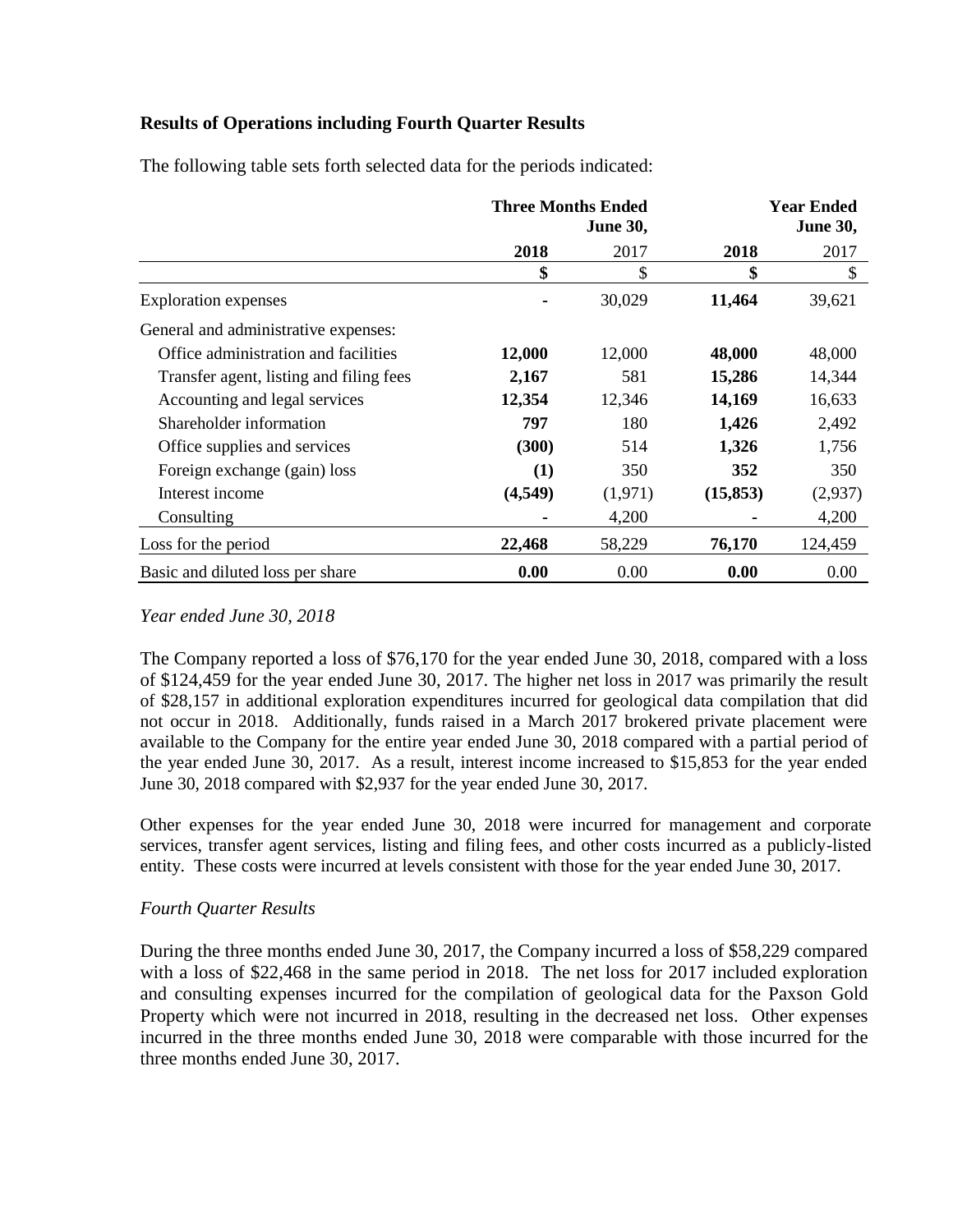# **Quarterly Information**

|                           | General and    |                 |            | Basic $\&$<br>Diluted |
|---------------------------|----------------|-----------------|------------|-----------------------|
|                           | Administrative | Exploration     | <b>Net</b> | Loss per              |
|                           | Expenses $(1)$ | <b>Expenses</b> | Loss       | <b>Share</b>          |
|                           |                |                 |            |                       |
| $Q_4$ – June 30, 2018     | 22,468         |                 | 22,468     | (0.00)                |
| $Q3 - March 31, 2018$     | 15,171         |                 | 15,171     | (0.00)                |
| $Q2 - December 31, 2017$  | 9,372          | 11,464          | 20,836     | (0.00)                |
| $Q1$ – September 30, 2017 | 17,695         |                 | 17,695     | (0.00)                |
| $Q_4$ – June 30, 2017     | 28,200         | 30,029          | 58,229     | (0.00)                |
| $Q3 - March 31, 2017$     | 23,987         | 502             | 24,489     | (0.00)                |
| $Q2 - December 31, 2016$  | 18,413         | 9,090           | 27,503     | (0.00)                |
| $Q1 -$ September 30, 2016 | 14.238         |                 | 14,238     | (0.00)                |

#### **Explanatory Notes:**

(1) General and administrative expenses typically include costs for: office administration and facilities; accounting and legal services; transfer agent, listing and filing activities; and investor relations. Generally these expenses are consistent from quarter to quarter, although there are some for the accrual of audit fees and for costs incurred for the Company's annual general meeting, typically in the fourth and first fiscal quarters, respectively.

#### **Financial Condition including Cash Flows, Liquidity and Capital Resources**

At June 30, 2018, the Company's working capital was \$1,435,493 compared with working capital of \$1,530,691 at June 30, 2017. Cash as at June 30, 2018 was \$1,451,233, compared with \$1,546,217 at June 30, 2017. The decrease in cash is the result of \$91,809 in operating expenditures and \$25,966 in share issuance costs related to a March 2017 private placement. These expenditures were partially offset by \$15,853 in interest income earned on the Company's cash balance and \$6,938 in proceeds from the exercise of warrants.

The Company has no contractual commitments for future mineral property exploration expenditures. The Company has not pledged any of its assets as security for loans, or otherwise and is not subject to any debt covenants. While management believes that the Company has sufficient working capital to meet its projected operating and exploration activities beyond the next fiscal year, longer-term financing would be eventually be required if the Company does not enter into revenue-generating commercial operations either from the Paxson Gold Property or other activities.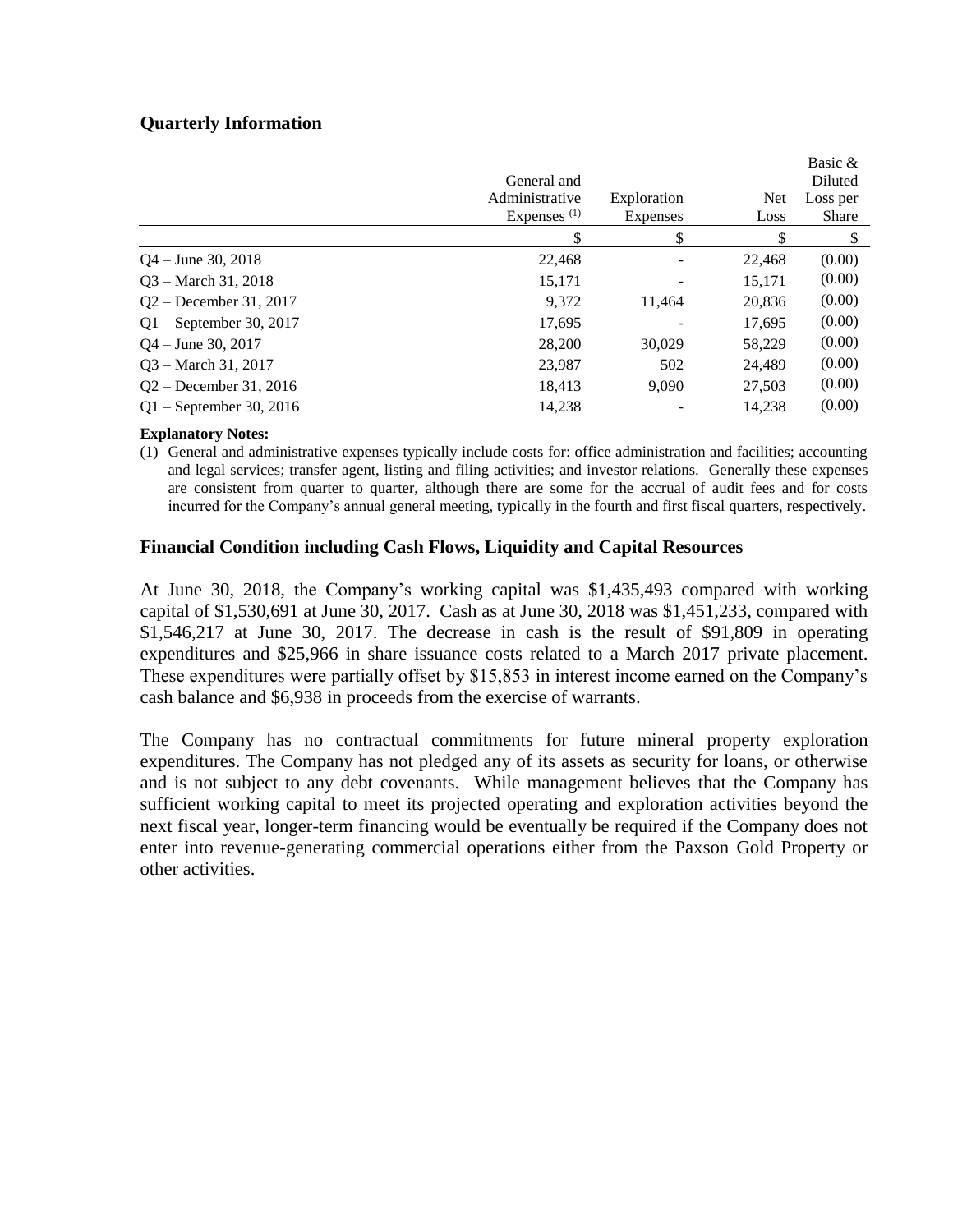# **Related Party Transactions**

The Company is party to a corporate service agreement with Earlston Management Corp. ("Earlston"), a company that provides key management services to the Company. The Company pays Earlston a fee of \$4,000 per month and out-of-pocket costs for standard management and office services. Earlston also provides occasional consulting, project management or other support services which are billed separately from the standard rate. For the year ended June 30, 2018, the expense for office administration and facilities includes \$48,000 (2017 - \$48,000) and consulting expense includes \$nil (2017 - \$4,200) for services provided by Earlston. Additionally, in the year ended June 30, 2017, the Company paid Earlston \$25,000 for services rendered in connection with a private placement, which has been included in issuance costs.

Accounts payable and accrued liabilities as at June 30, 2018 includes \$4,320 (June 30, 2017 - \$4,307) for amounts owing to Earlston.

# **Capital Management**

The Company defines its capital as its shareholders' equity. It manages its capital structure and makes adjustments to it, based on the funds available to the Company, in order to support the acquisition, exploration and development of mineral properties. The Board of Directors does not establish quantitative return on capital criteria for management, but rather relies on the expertise of the Company's management to sustain future development of the business.

The Paxson Gold Property is an exploration-stage project and, as a result, the Company is dependent upon external financings to fund activities. In order to carry out planned exploration and pay for administrative costs, the Company will spend its existing working capital and will attempt to raise additional funds as needed.

Management reviews its capital management approach on an ongoing basis and believes that this approach, given the relative size of the Company, is reasonable.

The Company's capital management objectives, policies and processes have not been changed over the period presented. The Company is not subject to any externally imposed capital requirements.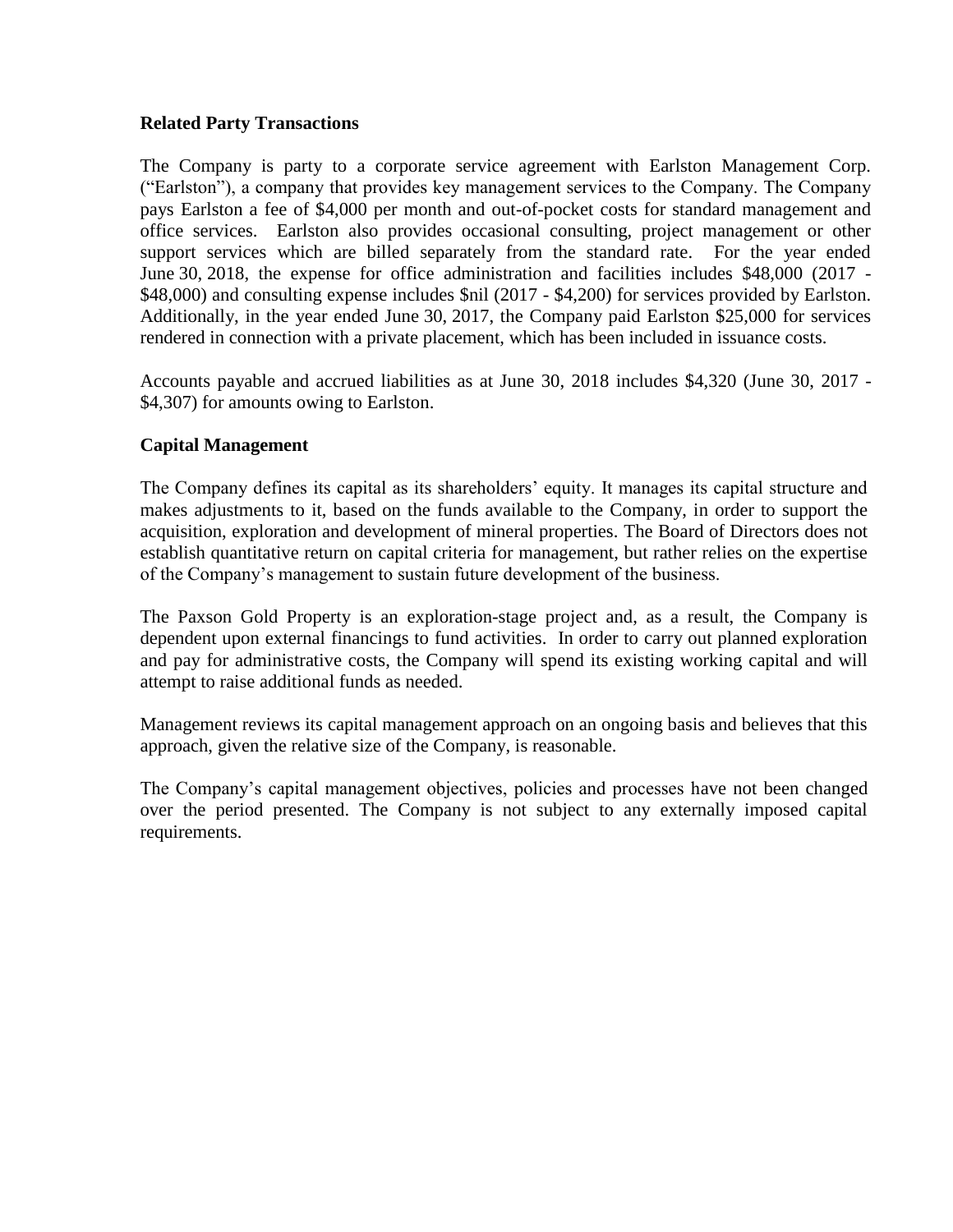### **Financial Instruments and Risk Management**

As at June 30, 2018, the Company's financial instruments comprise cash and accounts payable and accrued liabilities. The fair values of accounts payable and accrued liabilities approximate their carrying values due to their short-term maturity. Fair values of financial instruments are classified in a fair value hierarchy based on the inputs used to determine fair values. The levels of the fair value hierarchy are as follows:

- Level 1 Unadjusted quoted prices in active markets for identical assets or liabilities;
- Level  $2$  Inputs other than quoted prices that are observable for the asset or liability either directly (i.e. as prices) or indirectly (i.e. derived from prices); and
- Level 3 Inputs that are not based on observable market data (unobservable inputs).

As at June 30, 2018, the fair value of cash held by the Company was based on Level 1 of the fair value hierarchy.

Risks to the Company's financial instruments and their potential impact on the Company's financial instruments are summarized below:

# *Credit risk*

Credit risk is the risk of an unexpected loss if a customer or third party to a financial instrument fails to meet its contractual obligations. The Company's credit risk is primarily attributable to its cash. The Company limits exposure to credit risk by maintaining its cash with large financial institutions. The Company does not have cash that is invested in asset-backed commercial paper.

# *Liquidity risk*

Liquidity risk is the risk that the Company will not be able to meet its financial obligations as they fall due. The Company ensures there is sufficient capital in order to meet short-term business requirements, after taking into account cash flows from operations and the Company's holdings of cash. The Company believes that these sources are sufficient to cover the likely shortterm cash requirements, but that further funding or net income from operating activities will be required to meet long-term requirements. As at June 30, 2018, the Company had a cash balance of \$1,451,233 to settle current liabilities of \$16,488. All of the Company's financial liabilities have contractual maturities of 30 days or are due on demand and subject to normal trade terms.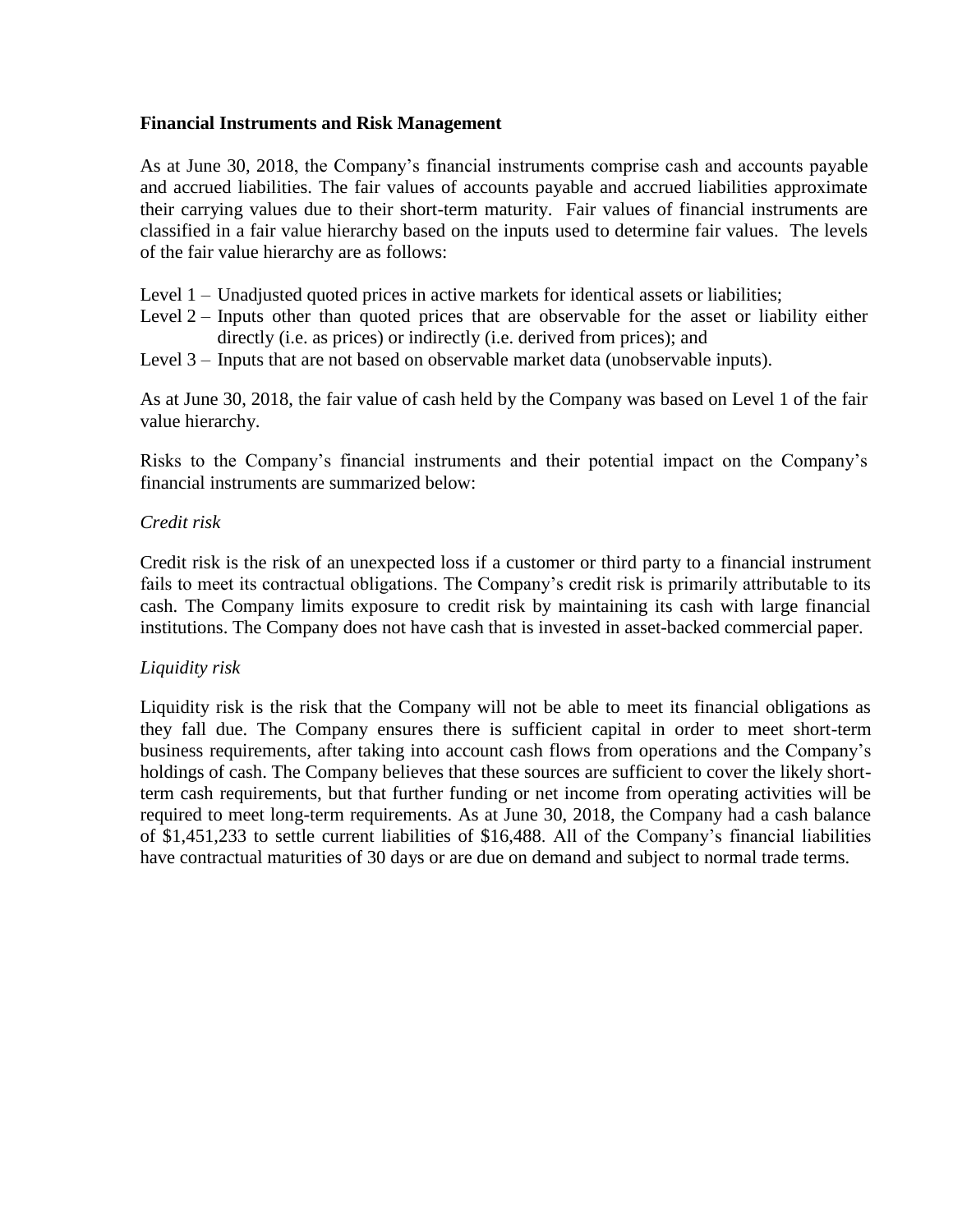# *Market risk*

Market risk is the risk of loss that may arise from changes in market factors such as interest rates, foreign exchange rates, and commodity and equity prices.

## i. Interest rate risk

Interest rate risk arises from changes in market rates of interest that could adversely affect the Company. The Company currently has no interest-bearing financial instruments other than cash, so its exposure to interest rate risk is insignificant.

ii. Foreign currency risk

Foreign currency risk is the risk that is related to the fluctuation of foreign exchange rates. The Company has exploration and evaluation activities in United States and costs related to this activity are typically incurred in US dollars while funds are typically raised by the parent company in Canadian dollars. The Company does not anticipate a large exploration program at this time and, as a result, is not exposed to significant foreign currency risk.

iii. Price risk

The Company holds no marketable securities or non-cash assets that are classified as financial instruments and, consequently, has no exposure to the price fluctuations of such instruments.

#### **Outstanding Share Data**

As of the date of this MD&A, the Company has 43,537,700 common shares, 450,000 stock options and 9,313,750 warrants outstanding.

#### **Off-Balance Sheet Arrangements**

The Company has no off-balance sheet arrangements.

#### **Use of Estimates**

The preparation of financial statements in conformity with IFRS requires management to make estimates and assumptions that affect the reported amounts of assets and liabilities at the date of the financial statements and the reported amounts of revenues and expenses during the reporting period. Actual results may differ from those estimates. Estimates are reviewed on an ongoing basis based on historical experience and other factors that are considered to be relevant under the circumstances. Revisions to estimates on the resulting effects of the carrying amounts of the Company's assets and liabilities are accounted for prospectively.

All of the Company's significant accounting policies and estimates are included in Note 3 of its audited consolidated financial statements for the year ended June 30, 2018.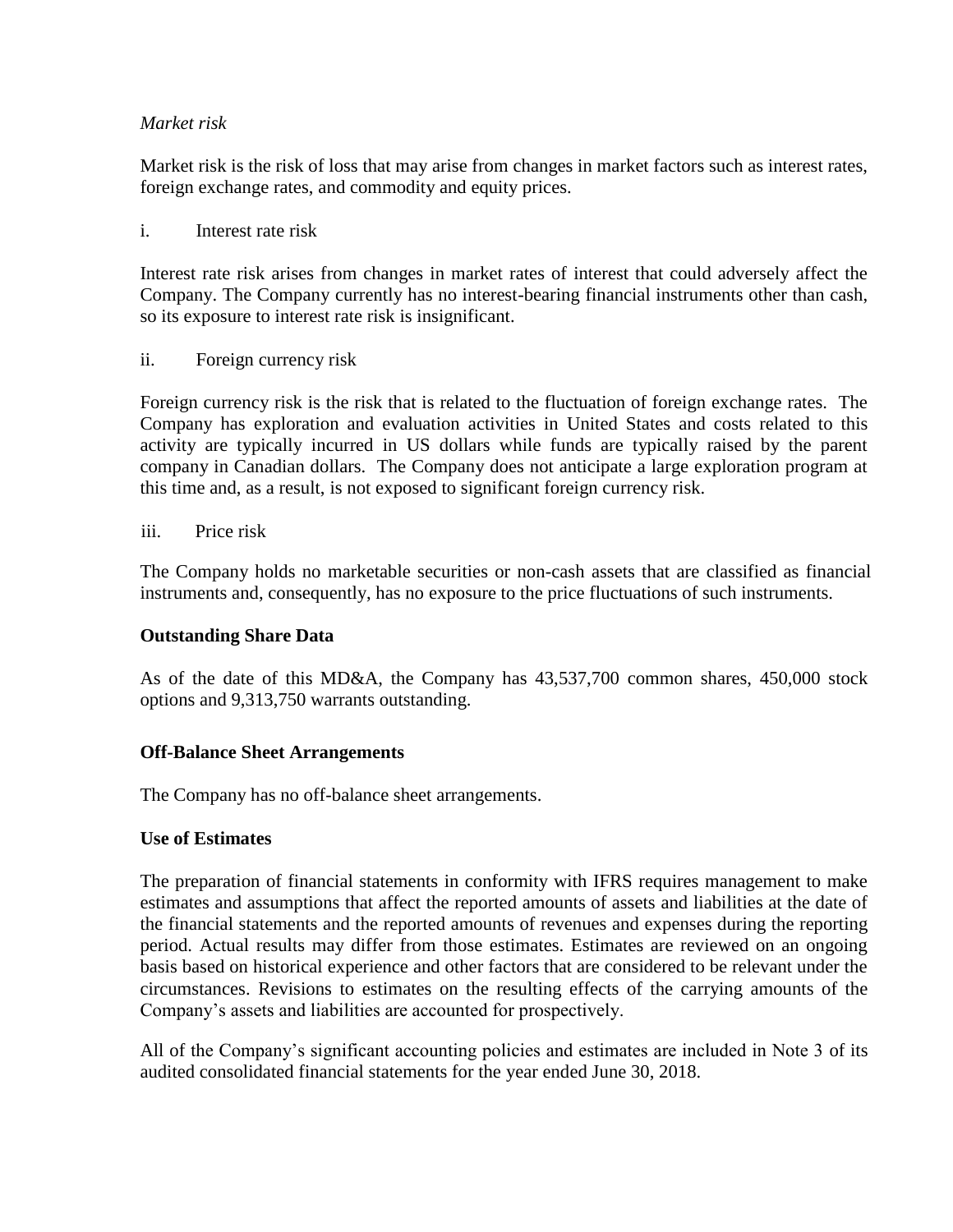# **Future Accounting Standards and Interpretations**

Certain new accounting standards and interpretations have been published that are not mandatory for the June 30, 2018 reporting period. These standards are not expected to have a significant impact on the Company's financial statements:

# *i. IFRS 9, Financial Instruments*

The IASB intends to replace IAS 39 – "Financial Instruments: Recognition and Measurement" in its entirety with IFRS 9 in three main phases. IFRS 9 will be the new standard for the financial reporting of financial instruments that is principles-based and less complex than IAS 39. IFRS 9 requires that all financial assets be measured at amortized cost or at fair value based on the Company's business model for managing financial assets and the contractual cash flow characteristics of the financial assets. Financial liabilities are measured at amortized cost except for financial liabilities classified as at fair value through profit or loss, financial guarantees and certain other exceptions. IFRS 9 can currently be adopted voluntarily, but is mandatory for years beginning on or after January 1, 2018.

#### *ii. IFRS 16, Leases*

In January 2016, the IASB issued IFRS 16 Leases which replaces the previous leases standard, IAS 17 Leases. IFRS 16 eliminates the classification of leases as either operating leases or finance leases as is required by IAS 17 and, instead, introduces a single lessee accounting model. Lessors continue to classify leases as operating leases or finance leases, and account for those two types of leases differently. IFRS 16 is effective for periods beginning on or after January 1, 2019.

#### **Risks and Uncertainties**

Exploration of mineral properties involves a high degree of risk and the successful achievement of a profitable operation cannot be assured. Costs of finding and evaluating an ore body are substantial, and may take several years to complete. The Company must overcome many risks associated with an early stage exploration property. Outstanding items to be completed include, but are not limited to, identification and quantification of a commercially viable ore body, confirmation of the Company's interest in the underlying claims and leases, completion of a feasibility study, funding of all costs related to a commercial operating venture, completion of the permitting process, detailed engineering and the procurement of a processing plant, and constructing a facility to support the property. Construction and operational risks including, but not limited to, equipment and plant performance, metallurgical, environmental, cost estimation accuracy, and workforce performance and dependability will all affect the profitability of an operating property.

External financing, primarily through the issuance of common shares will be required to fund future activities. There can be no assurance that such financings will be successful in the future.